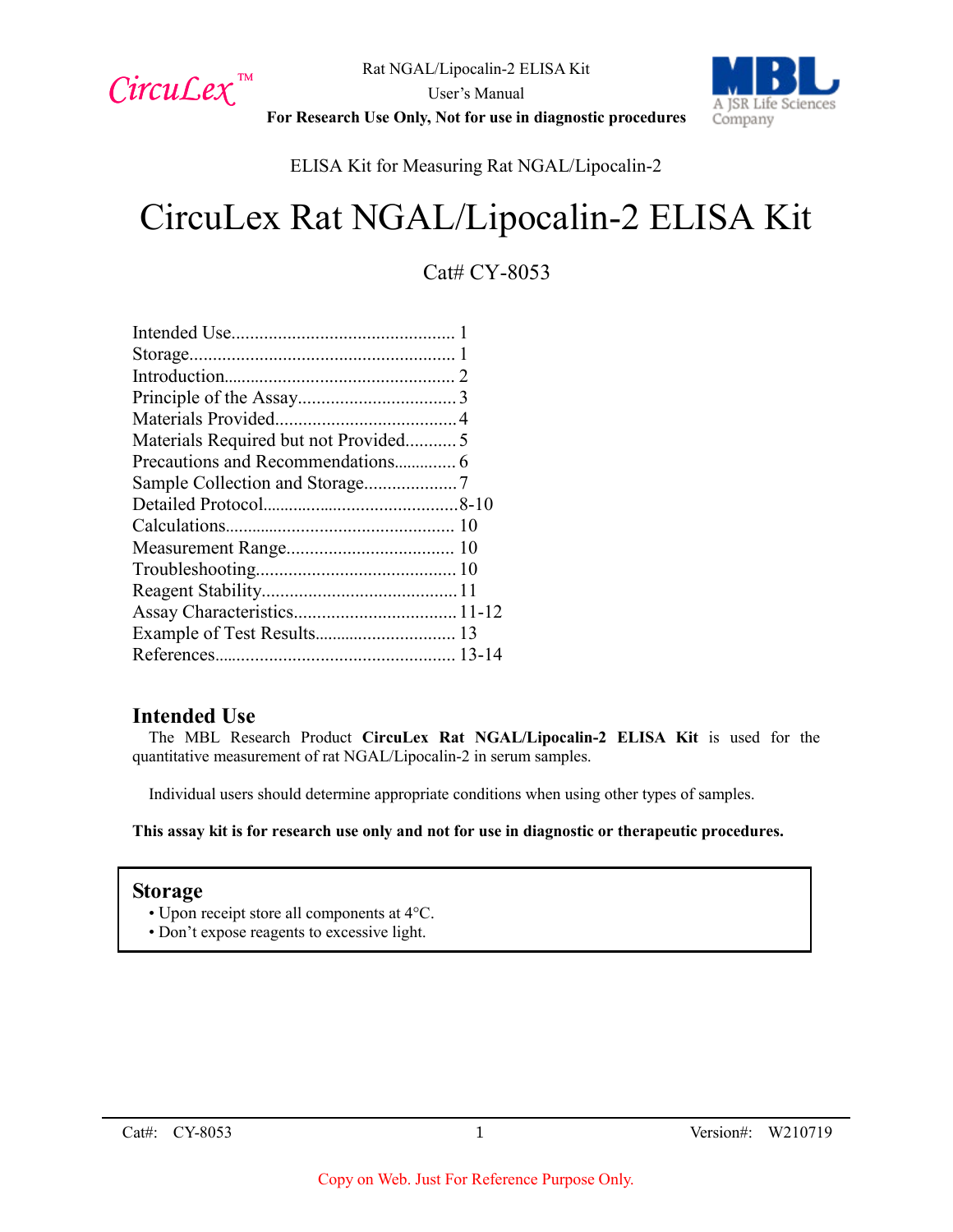

User's Manual



#### **For Research Use Only, Not for use in diagnostic procedures**

## **Introduction**

Human neutrophil gelatinase-associated lipocalin (NGAL), also called human lipocalin-2, was originally identified as an associated protein to 92-kDa human neutrophil type IV collagenase, also called gelatinase B or matrix metalloproteinase-9 (MMP-9) (1). The rat ortholog, neu-related lipocalin (NRL) or α2-microglobulin-related protein, was identified as a protein highly overexpressed in mammary cancers. The murine ortholog, called 24p3, 24 kDa superinducible protein (Sip24), or uterocalin, was identified as a protein induced in response to various proliferative signals and is highly expressed in uterine luminal fluids and epithelial cells. Recently, 24p3 has also been implicated in processes as diverse as apoptosis (2) and kidney cell differentiation (3). NGAL, like most lipocalins, is thought to modulate cellular processes by binding to ligand(s) and interacting with specific cell-surface receptors. Evidence for such a mammalian receptor for NGAL has recently been reported (2). One early hypothesis proposed that NGAL has immunomodulatory activity by binding and clearing lipophilic inflammatory mediators (4), such as the neutrophil tripeptide chemoattractant N-formyl-Met-Leu-Phe (5, 6).

NGAL is released from the secondary granules of activated neutrophils (1) and plasma levels rise in inflammatory or infective conditions, especially in bacterial infections (7). Thus the level of NGAL in plasma or serum has been proposed as a marker of infection. However, as levels of NGAL may also be raised in neoplastic conditions and renal disorders independently of any infective process, this proposed application should be treated with caution.

An early and dramatic upregulation was later observed in rat proximal tubule cells after ischemia-reperfusion injury (8), and raised plasma levels of NGAL were found to be strongly correlated with decreased renal function in patients with renal damage due to systemic vasculitis (9). The results for renal ischemia-reperfusion injury were subsequently confirmed and extended to nephrotoxic agents (10-12). It has been suggested that urinary NGAL levels may serve as an early marker for ischemic renal injury in children after cardiopulmonary bypass (13).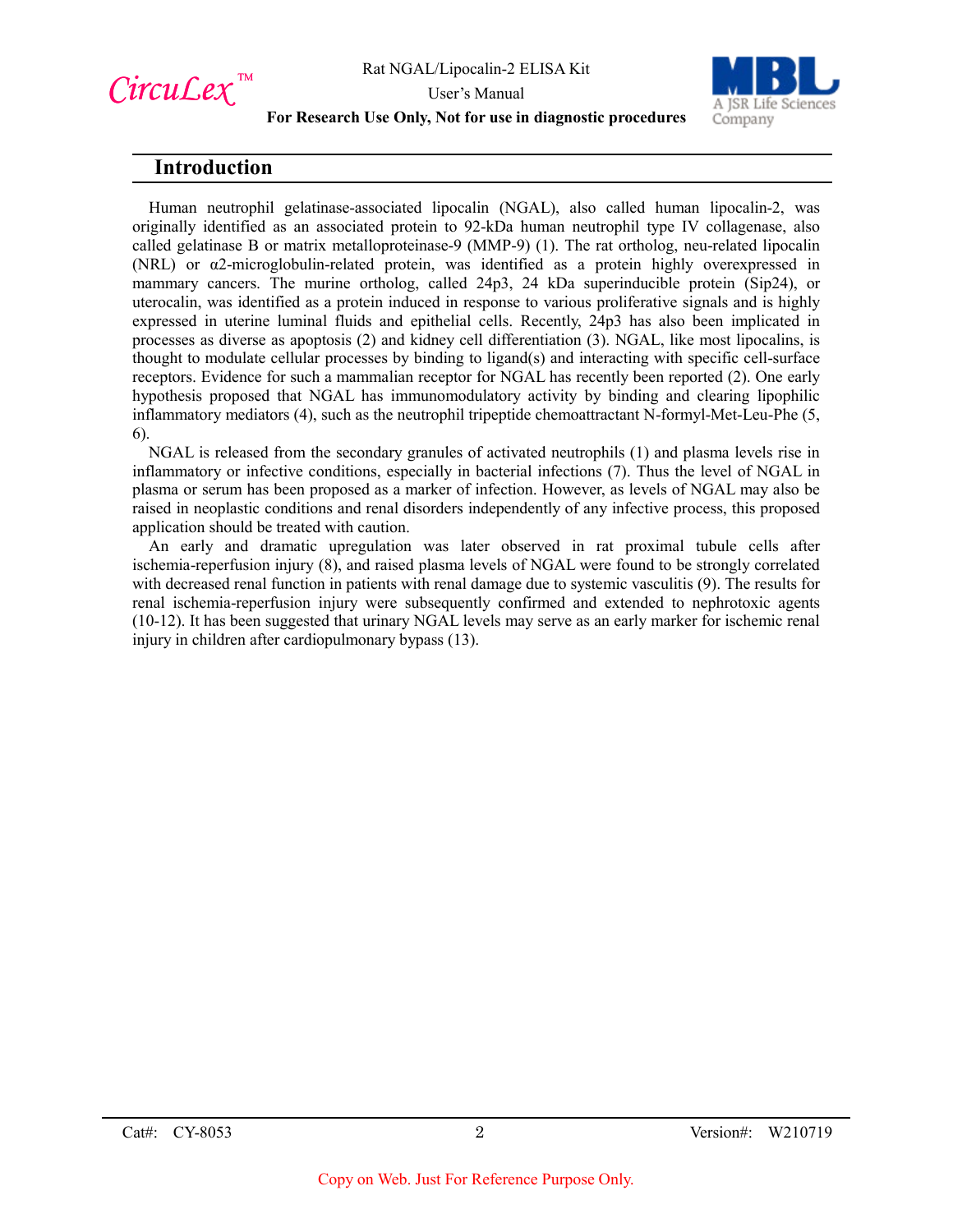CircuLex<sup>™</sup>

User's Manual



**For Research Use Only, Not for use in diagnostic procedures**

## **Principle of the Assay**

The MBL Research Product **CircuLex Rat NGAL/Lippocalin-2 ELISA Kit** employs the quantitative sandwich enzyme immunoassay technique. An antibody specific for rat NGAL has been pre-coated onto a microplate. Standards and samples are pipetted into the wells and the immobilized antibody binds any rat NGAL present. After washing away any unbound substances, a biotinylated antibody specific for rat NGAL is added to the wells, followed by binding with horseradish peroxidase (HRP) conjugated Streptavidin, which then catalyzes the conversion of the chromogenic substrate tetra-methylbenzidine (TMB) from a colorless solution to a blue solution (or yellow after the addition of stopping reagent). The reaction is stopped by addition of acidic solution and absorbance of the resulting yellow product is measured at 450 nm. The absorbance is proportional to the concentration of rat NGAL. A standard curve is constructed by plotting absorbance values versus rat NGAL concentrations of calibrators, and concentrations of unknown samples are determined using this standard curve.

The **CircuLex Rat NGAL/Lipocalin-2 ELISA Kit** is designed to measure the concentration of rat NGAL/Lipocalin-2 from serum/plasma, urine, cultured macrophages, or conditioned medium.

#### **Summary of Procedure**

Add 100  $\mu$ L of diluted sample to the wells Incubate for 60 minutes at room temp. Wash the wells Add 100 µL of biotinylated anti-rat NGAL antibody Incubate for 60 minutes at room temp. Wash the wells Add 100 µL of HRP conjugated Streptavidin Incubate for 20 minutes at room temp. Wash the wells Add 100 µL of Substrate Reagent Incubate for 10-20 minutes at room temp. Add 100 µL of Stop Solution Measure absorbance at 450 nm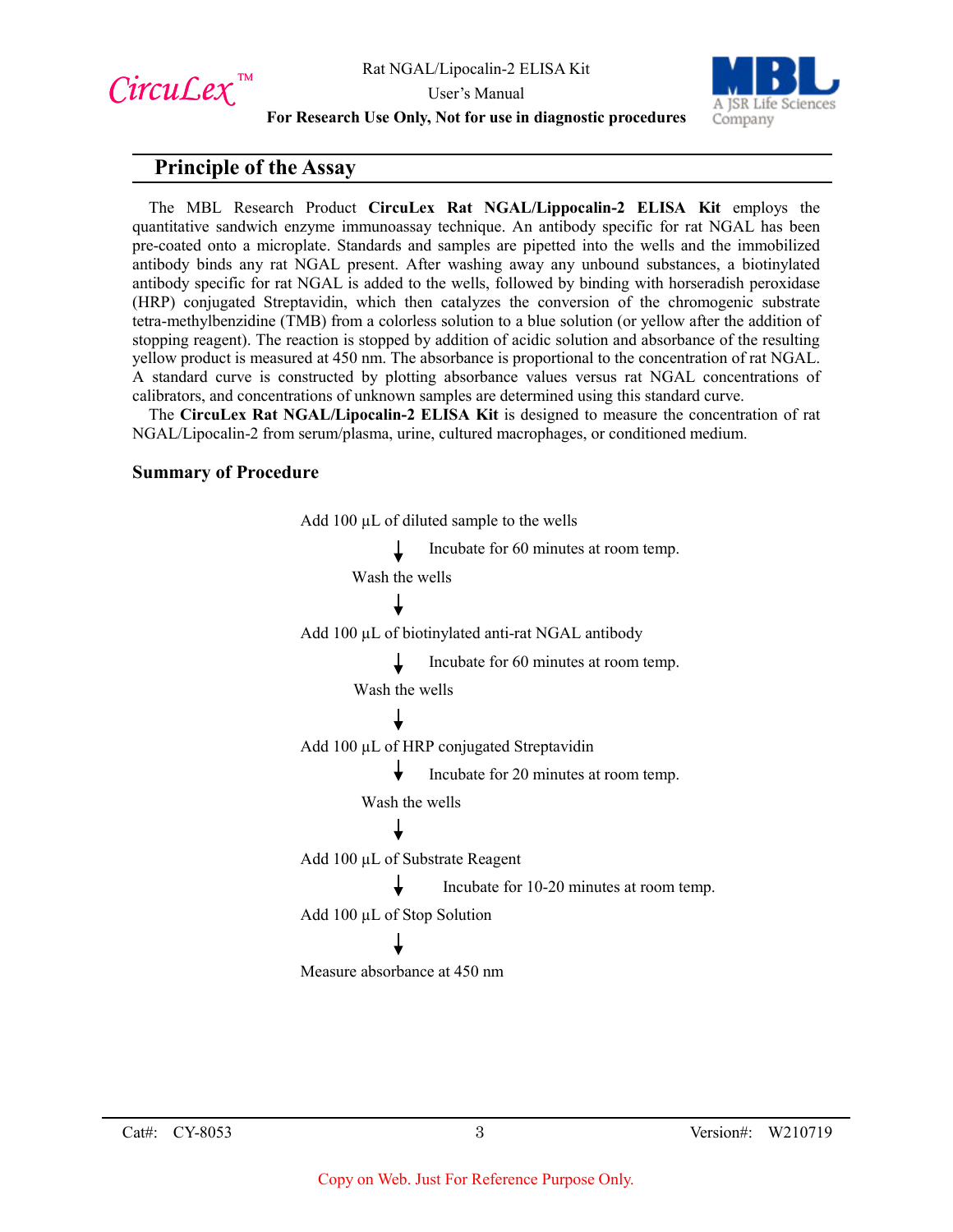

User's Manual



**For Research Use Only, Not for use in diagnostic procedures**

## **Materials Provided**

All samples and standards should be assayed in duplicate. The following components are supplied and are sufficient for the one 96-well microplate kit.

**Microplate:** One microplate supplied ready to use, with 96 wells (12 strips of 8-wells) in a foil, zip-lock bag with a desiccant pack. Wells are coated with anti-rat NGAL antibody as a capture antibody.

**10X Wash Buffer:** One bottle containing 100 mL of 10X buffer containing Tween®-20

**Dilution Buffer:** One bottle containing 50 mL of 1X buffer; use for sample dilution. Ready to use.

Rat NGAL Standard: One vials containing X<sup>\*</sup> ng each of lyophilized recombinant rat NGAL. \***The amount is changed depending on lot. See the real "User's Manual" included in the kit box.**

**Biotinylated Detection Antibody:** One bottle containing 12 mL of biotinylated anti-rat NGAL antibody. Ready to use.

**HRP conjugated Streptavidin:** One bottle containing 12 mL of HRP (horseradish peroxidase) conjugated streptavidin. Ready to use.

**Substrate Reagent:** One bottle containing 20 mL of the chromogenic substrate, tetra-methylbenzidine (TMB). Ready to use.

**Stop Solution:** One bottle containing 20 mL of 1 N H<sub>2</sub>SO<sub>4</sub>. Ready to use.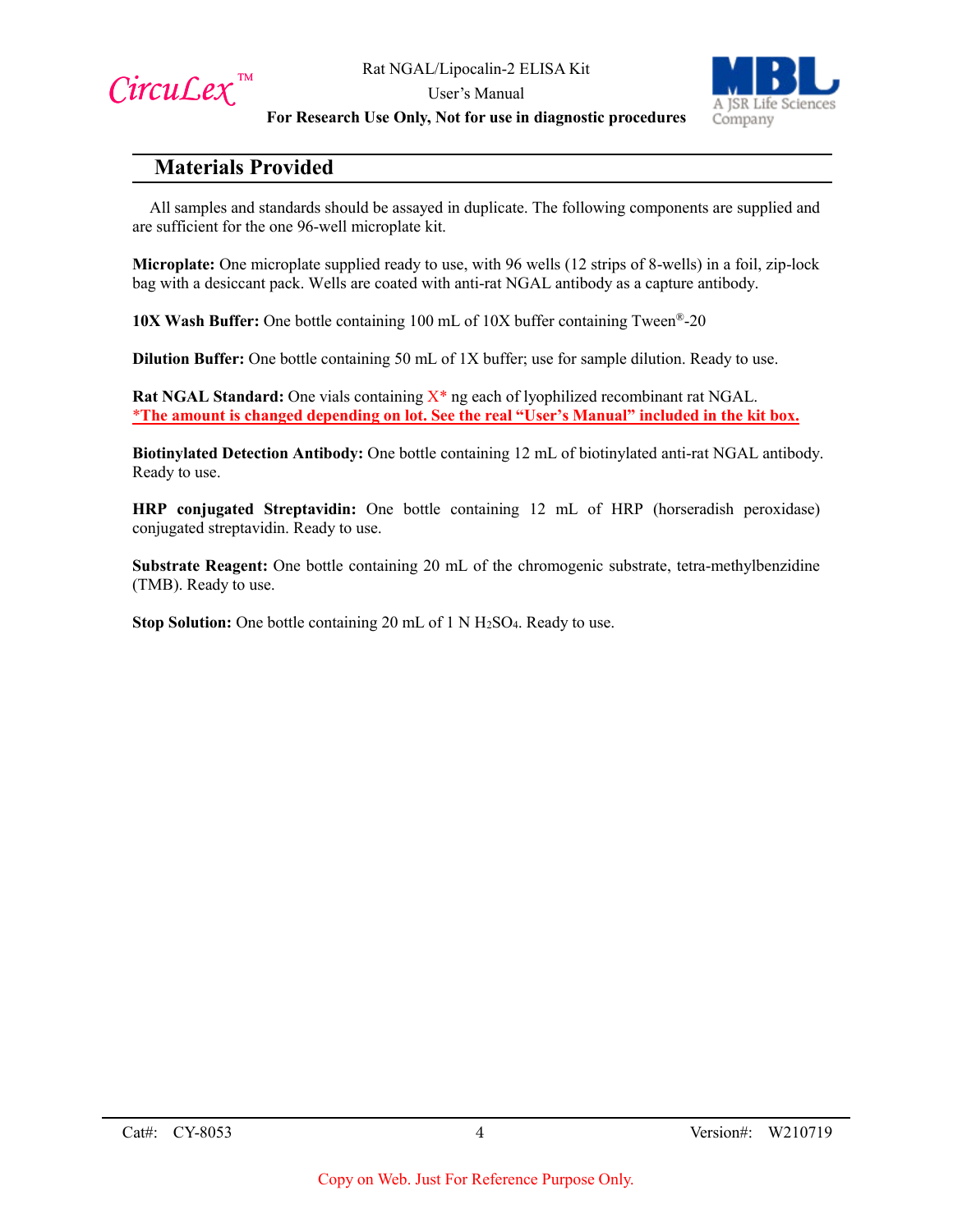



**For Research Use Only, Not for use in diagnostic procedures**

# **Materials Required but not Provided**

- **Pipettors:** 2-20 µL, 20-200 µL and 200-1,000 µL precision pipettors with disposable tips.
- **Precision repeating pipettor**
- **Orbital microplate shaker**
- **Microcentrifuge and tubes** for sample preparation.
- **Vortex mixer**
- **(Optional) Microplate washer:** Manual washing is possible but not preferable.
- **Plate reader** capable of measuring absorbance in 96-well plates at dual wavelengths of 450 nm/540 nm. Dual wavelengths of 450/550 or 450/595 nm can also be used. The plate can also be read at a single wavelength of 450 nm, which will give a somewhat higher reading.
- **(Optional) Software package facilitating data generation and analysis**
- **500 or 1,000 mL graduated cylinder**.
- **Reagent reservoirs**
- **Deionized water of the highest quality**
- **Disposable paper towels**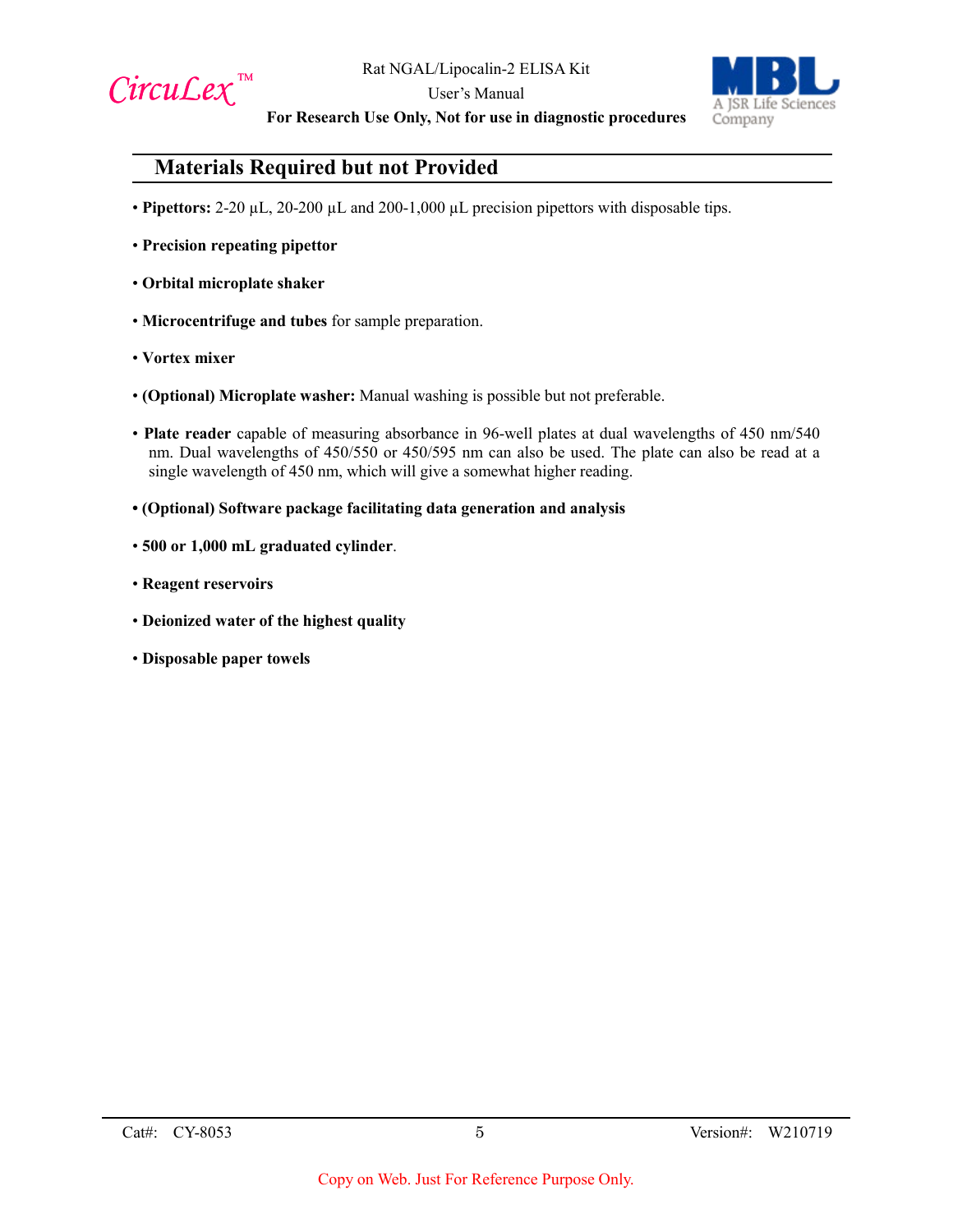



**For Research Use Only, Not for use in diagnostic procedures**

## **Precautions and Recommendations**

- **Although we suggest to conduct experiments as outlined below, the optimal experimental conditions will vary depending on the parameters being investigated, and must be determined by the individual user.**
- Allow all the components to come to room temperature before use.
- All microplate strips that are not immediately required should be returned to the zip-lock pouch, which must be carefully resealed to avoid moisture absorption.
- Do not use kit components beyond the indicated kit expiration date.
- Use only the microtiter wells provided with the kit.
- Rinse all detergent residue from glassware.
- Use deionized water of the highest quality.
- Do not mix reagents from different kits.
- The buffers and reagents in this kit may contain preservatives or other chemicals. Care should be taken to avoid direct contact with these reagents.
- Do not mouth pipette or ingest any of the reagents.
- Do not smoke, eat, or drink when performing the assay or in areas where samples or reagents are handled.
- Dispose of tetra-methylbenzidine (TMB) containing solutions in compliance with local regulations.
- Avoid contact with Substrate Solution which contains hydrogen peroxide.
- Avoid contact with Stop Solution which contains Sulfuric Acid.
- Wear gloves and eye protection when handling immunodiagnostic materials and samples of human origin, and these reagents. In case of contact with the Stop Solution and the Substrate Solution, wash skin thoroughly with water and seek medical attention, when necessary.
- **Biological samples may be contaminated with infectious agents. Do not ingest, expose to open wounds or breathe aerosols. Wear protective gloves and dispose of biological samples properly.**
- **CAUTION: Sulfuric Acid is a strong acid. Wear disposable gloves and eye protection when handling Stop Solution.**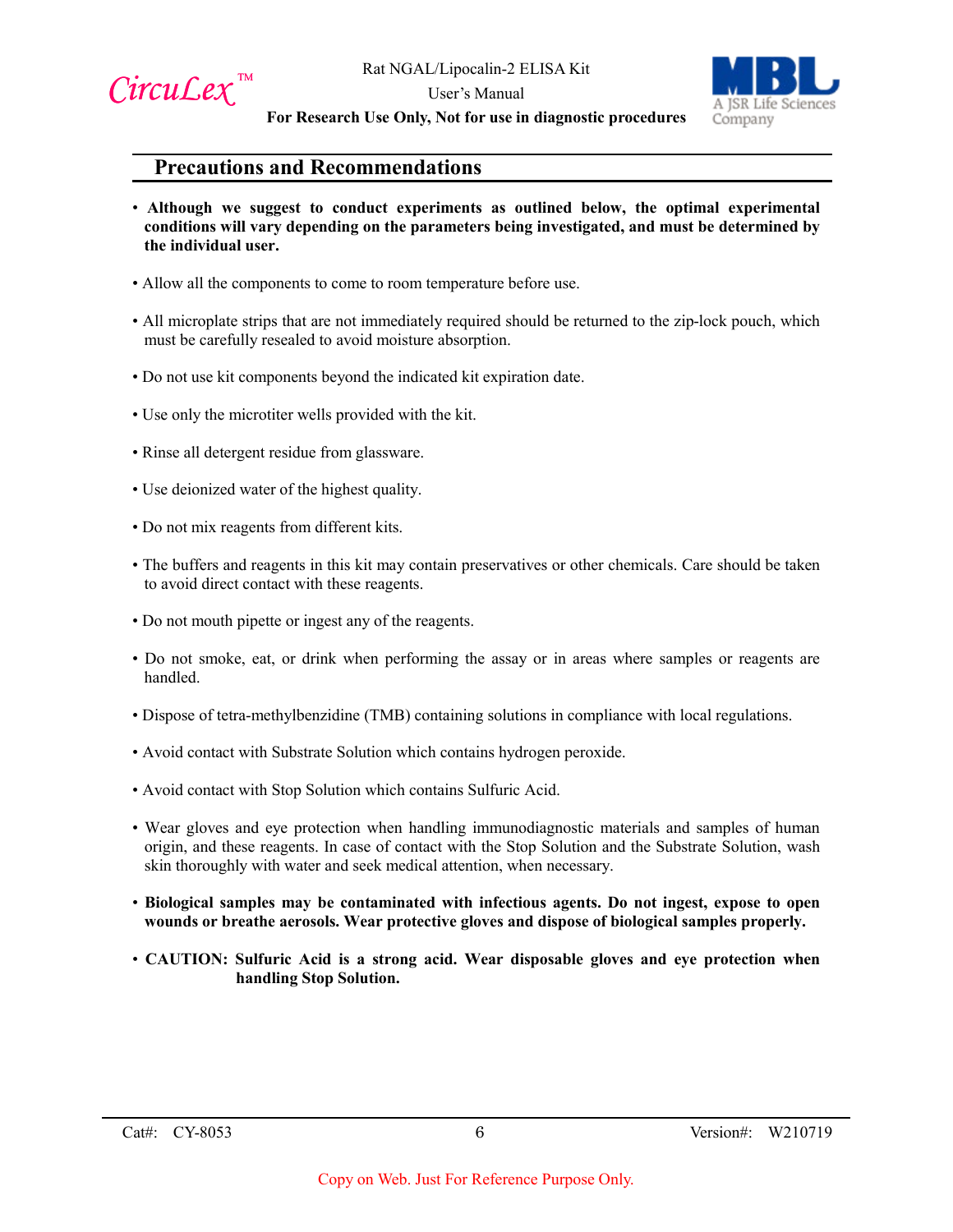$Circu$ *Lex*™



**For Research Use Only, Not for use in diagnostic procedures**

## **Sample Collection and Storage**

**Serum:** Use a serum separator tube and allow samples to clot for  $60 \pm 30$  minutes. Centrifuge the samples at 4<sup>o</sup>C for 10 minutes at 1,000 x g. Remove serum and assay immediately or store samples on ice for up to 6 hours before assaying. Aliquots of serum may also be stored at below -70°C for extended periods of time. Avoid repeated freeze-thaw cycles.

#### **Other biological samples:** MBL has not tested.

(*e.g.* Remove any particulates by centrifugation and assay immediately or aliquot and store samples at below -70°C. Avoid repeated freeze-thaw cycles. Individual users should determine appropriate conditions when using other types of samples.)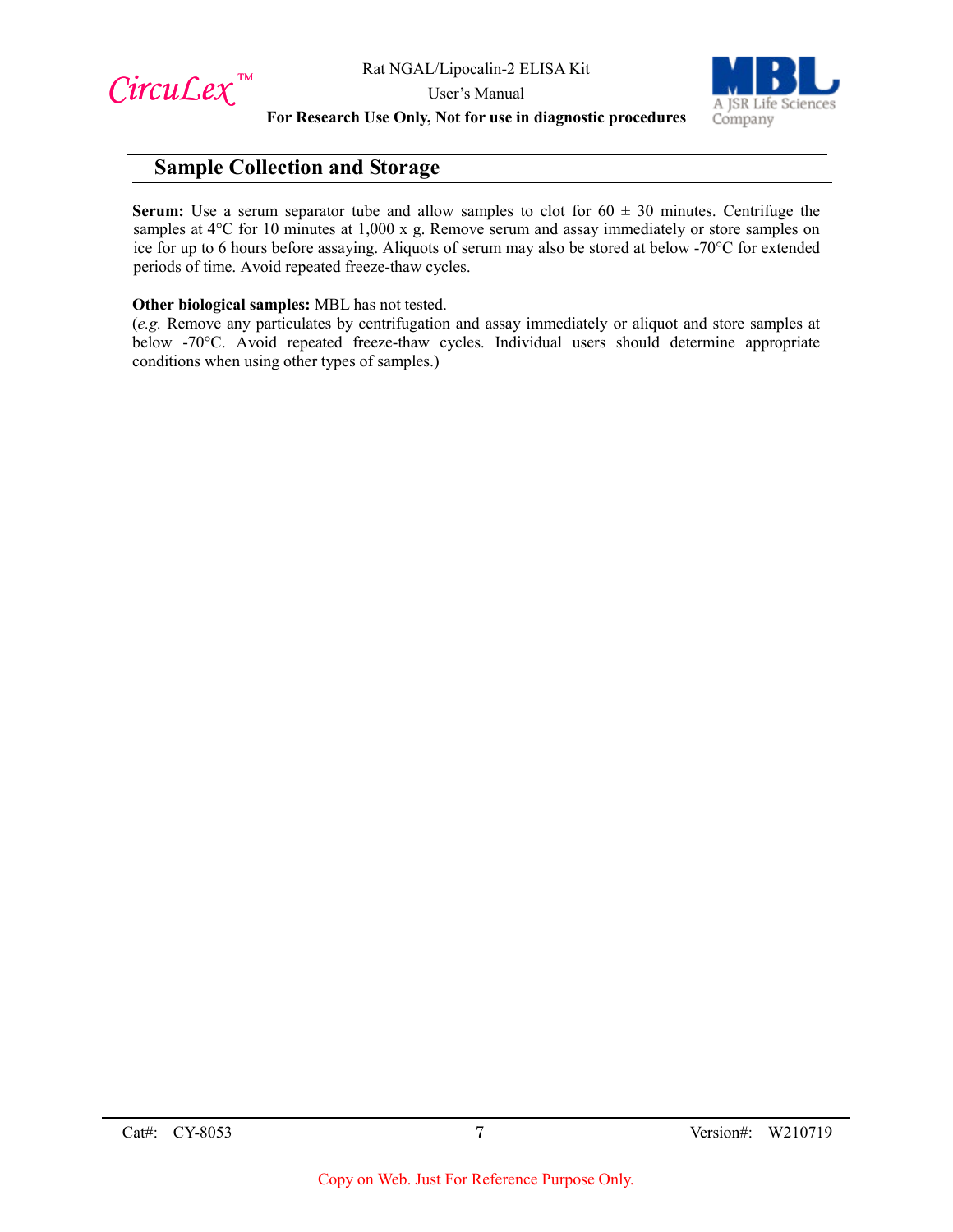

User's Manual



**For Research Use Only, Not for use in diagnostic procedures**

## **Detailed Protocol**

The MBL Research Product **CircuLex Rat NGAL/Lipocalin-2 ELISA Kit** is provided with removable strips of wells so the assay can be carried out on separate occasions using only the number of strips required for the particular determination. Since experimental conditions may vary, an aliquot of the rat NGAL Standard within the kit, should be included in each assay as a calibrator. Disposable pipette tips and reagent troughs should be used for all liquid transfers to avoid cross-contamination of reagents or samples.

## **Preparation of Working Solutions**

All reagents need to be brought to room temperature prior to the assay. Assay reagents are supplied ready-to-use, with the exception of **10X Wash Buffer** and **Rat NGAL Standard**.

- 1. Prepare a working solution of Wash Buffer by adding 100 mL of the **10X Wash Buffer** to 900 mL of deionized (distilled) water (ddH<sub>2</sub>O). Mix well. Store at  $4^{\circ}$ C for two weeks or -20 $^{\circ}$ C for long-term storage.
- 2. Reconstitute **Rat NGAL Standard** with X\* **mL** of **ddH2O**. The concentration of the rat NGAL in vial should be **4 ng/mL**, which is referred to as a **Master Standard** of rat NGAL. \***The amount is changed depending on lot. See the real "User's Manual" included in the kit box.**

Prepare Standard Solutions as follows:

Use the **Master Standard** to produce a dilution series (below). Mix each tube thoroughly before the next transfer. The 1,000 pg/mL standard (Std.1) serves as the highest standard. The **Dilution Buffer** serves as the zero standard (Blank).

|              | Volume of Standard             | <b>Dilution Buffer</b> | Concentration |
|--------------|--------------------------------|------------------------|---------------|
| Std.1        | 150 µL of Master Standard      | $450 \mu L$            | $1,000$ pg/mL |
| Std.2        | 300 μL of Std. 1 (1,000 pg/mL) | $300 \mu L$            | $500$ pg/mL   |
| Std.3        | 300 μL of Std. 2 (500 pg/mL)   | $300 \mu L$            | $250$ pg/mL   |
| Std.4        | 300 µL of Std. 3 (250 pg/mL)   | $300 \mu L$            | $125$ pg/mL   |
| Std.5        | 300 μL of Std. 4 (125 pg/mL)   | $300 \mu L$            | $62.5$ pg/mL  |
| Std.6        | 300 μL of Std. 5 (62.5 pg/mL)  | $300 \mu L$            | $31.3$ pg/mL  |
| Std.7        | 300 μL of Std. 6 (31.3 pg/mL)  | $300 \mu L$            | $15.6$ pg/mL  |
| <b>Blank</b> |                                | $300 \mu L$            | $0$ pg/mL     |

**Note:** Do not use a Repeating pipette. Change tips for every dilution. Wet tip with Dilution Buffer before dispensing. Unused portions of Master Standard should be aliquoted and stored at below -70°C immediately. Avoid multiple freeze and thaw cycles.

#### **Sample Preparation**

Dilute samples with **Dilution Buffer**.

• Serum samples may require a 500-fold or 1,000-fold dilution with Dilution Buffer.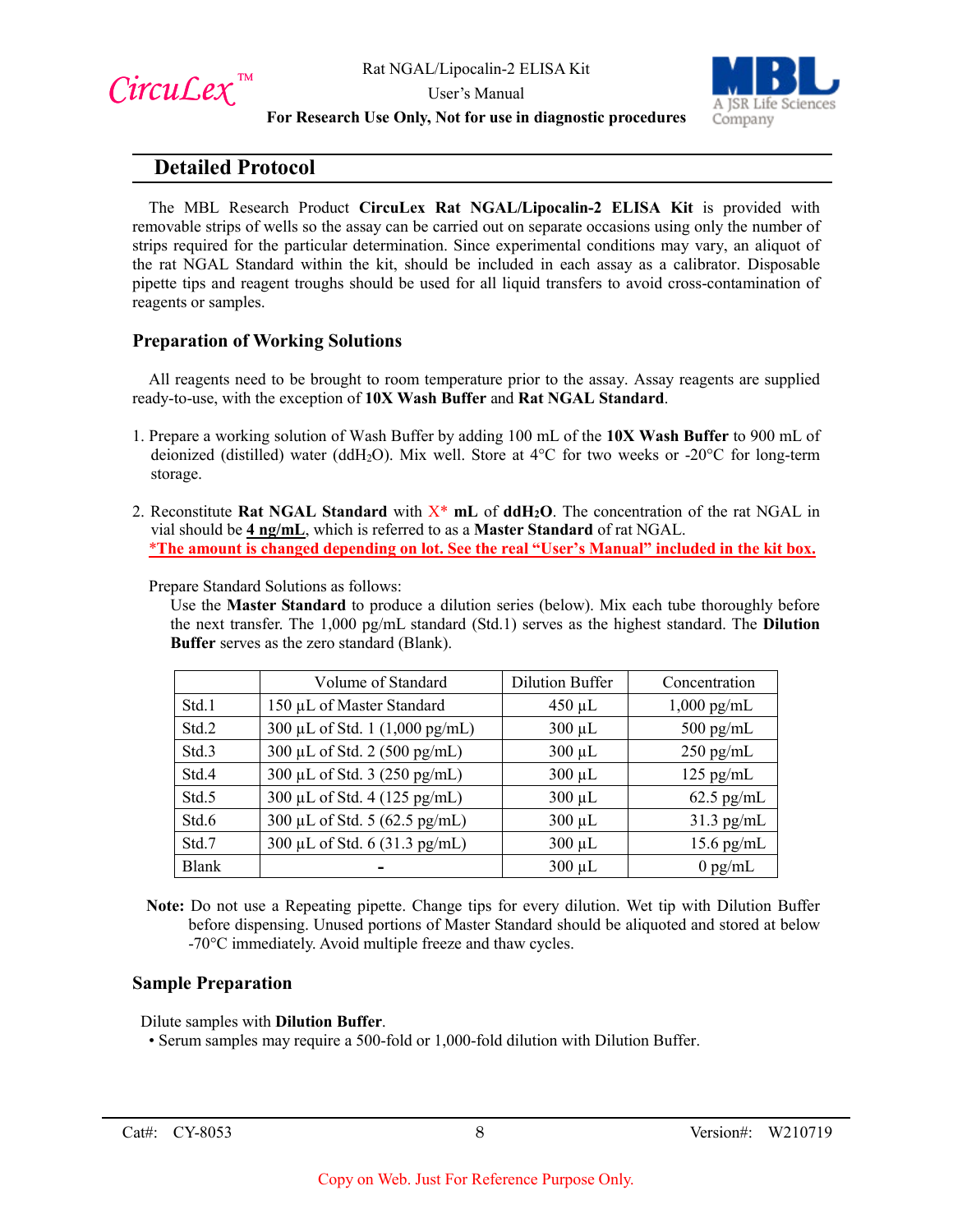

User's Manual



#### **For Research Use Only, Not for use in diagnostic procedures**

#### **Assay Procedure**

- 1. Prepare the assay protocol, assigning the appropriate wells for setting up Standard Solutions, diluted patient specimens and any internal laboratory controls in duplicate. Remove the appropriate number of microtiter wells from the foil pouch and place them into the well holder. Return any unused wells to the foil pouch, refold, seal with tape and store at 4°C.
- 2. Dilute samples with **Dilution Buffer**. (See "Sample Preparation" above.)
- 3. Pipette **100 µL** of **Standard Solutions (Std1-Std7, Blank)** and **diluted samples** in duplicates, into the appropriate wells.
- 4. Incubate the plate **at room temperature (ca.25°C) for 60 minutes**, shaking at ca. 300 rpm on an orbital microplate shaker.
- 5. Wash 4-times by filling each well with Wash Buffer  $(350 \mu L)$  using a squirt bottle, multi-channel pipette, manifold dispenser or microplate washer.
- 6. Add **100 µL** of **Biotinylated Detection Antibody** into each well.
- 7. Incubate the plate **at room temperature (ca.25°C) for 60 minutes**, shaking at ca. 300 rpm on an orbital microplate shaker.
- 8. Wash 4-times by filling each well with Wash Buffer  $(350 \mu L)$  using a squirt bottle, multi-channel pipette, manifold dispenser or microplate washer.
- 9. Add **100 µL** of **HRP conjugated Streptavidin** into each well.
- 10. Incubate the plate **at room temperature (ca.25°C) for 20 minutes**, shaking at ca. 300 rpm on an orbital microplate shaker.
- 11. Wash 4-times by filling each well with Wash Buffer  $(350 \mu L)$  using a squirt bottle, multi-channel pipette, manifold dispenser or microplate washer.
- 12. Add **100 µL** of **Substrate Reagent**. Avoid exposing the microtiter plate to direct sunlight. Covering the plate with e.g. aluminum foil is recommended. Return Substrate Reagent to 4°C immediately after the necessary volume is removed
- 13. Incubate the plate **at room temperature (ca. 25°C) for 10-20 minutes**, shaking at ca. 300 rpm on an orbital microplate shaker. The incubation time may be extended up to 30 minutes if the reaction temperature is below than 20°C.
- 14. Add **100 µL** of **Stop Solution** to each well in the same order as the previously added Substrate Reagent.
- 15. Measure absorbance in each well using a spectrophotometric microplate reader at dual wavelengths of 450/540 nm. Dual wavelengths of 450/550 or 450/595 nm can also be used. Read the microplate at 450 nm if only a single wavelength can be used. Wells must be read within 30 minutes of adding the Stop Solution.

**Note-1:** Complete removal of liquid at each step is essential to good performance. After the last wash,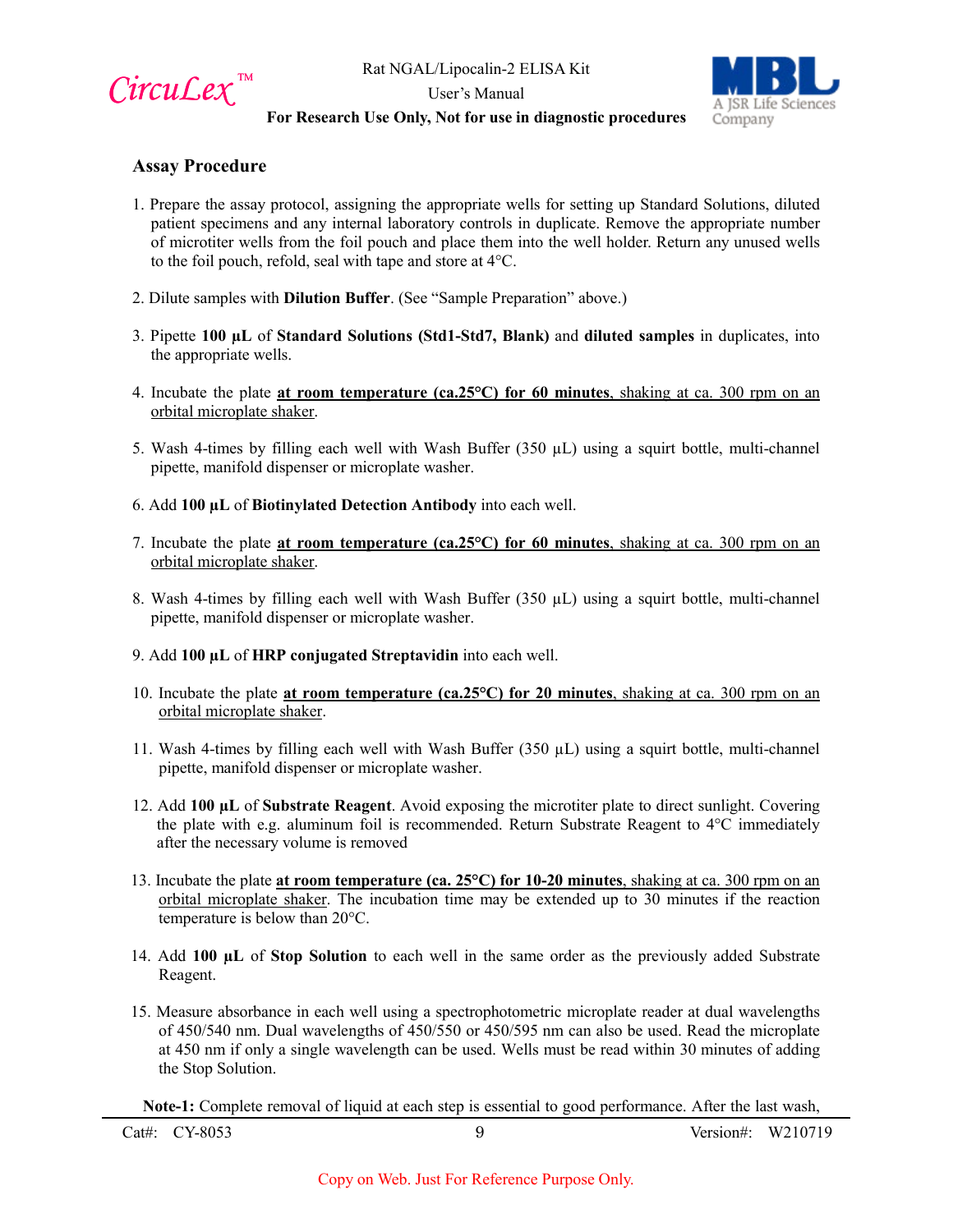CircuLex<sup>™</sup>



User's Manual

#### **For Research Use Only, Not for use in diagnostic procedures**

remove any remaining Wash Buffer by aspirating or decanting. Invert the plate and blot it against clean paper towels.

- **Note-2:** Reliable standard curves are obtained when either O.D. values do not exceed 0.2 units for the blank (zero concentration), or 2.5 units for the highest standard concentration.
- **Note-3**: If the microplate reader is not capable of reading absorbance greater than the absorbance of the highest standard, perform a second reading at 405 nm. A new standard curve, constructed using the values measured at 405 nm, is used to determine rat NGAL concentration of off-scale samples. The readings at 405 nm should not replace the on-scale readings at 450 nm.

## **Calculations**

Average the duplicate readings for each standard, control, and sample and subtract the average zero standard optical density. Plot the optical density for the standards versus the concentration of the standards and draw the best curve. To determine the rat NGAL concentration of each sample, first find the absorbance value on the y-axis and extend a horizontal line to the standard curve. At the point of intersection, extend a vertical line to the x-axis and read the corresponding rat NGAL concentration. If the samples have been diluted, the concentration read from the standard curve must be multiplied by the dilution factor.

- 1. The dose-response curve of this assay fits best to a sigmoidal 4-parameter logistic equation. The results of unknown samples can be calculated with any computer program having a 4-parameter logistic function. It is important to make an appropriate mathematical adjustment to accommodate for the dilution factor.
- 2. Most microtiter plate readers perform automatic calculations of analyte concentration. The calibration curve is constructed by plotting the absorbance (Y) of calibrators versus log of the known concentration (X) of calibrators, using the four-parameter function. Alternatively, the logit log function can be used to linearize the calibration curve (i.e. logit of absorbance (Y) is plotted versus log of the known concentration (X) of calibrators).

## **Measurement Range**

The measurement range is 15.6 pg/mL to 1,000 pg/mL. Any sample reading higher than the highest standard should be diluted with Dilution Buffer in higher dilution and re-assayed. Dilution factors need to be taken into consideration in calculating the dog adiponectin concentration.

## **Troubleshooting**

- 1. All samples and controls should be assayed in duplicate, using the protocol described in the **Detailed**  Protocol. Incubation times or temperatures significantly different from those specified may give erroneous results.
- 2. Poor duplicates, accompanied by elevated values for wells containing no sample, indicate insufficient washing. If all instructions in the **Detailed Protocol** were followed accurately, such results indicate a need for washer maintenance.
- 3. Overall low signal may indicate that desiccation of the plate has occurred between the final wash and addition of Substrate Reagent. Do not allow the plate to dry out. Add Substrate Reagent immediately after wash.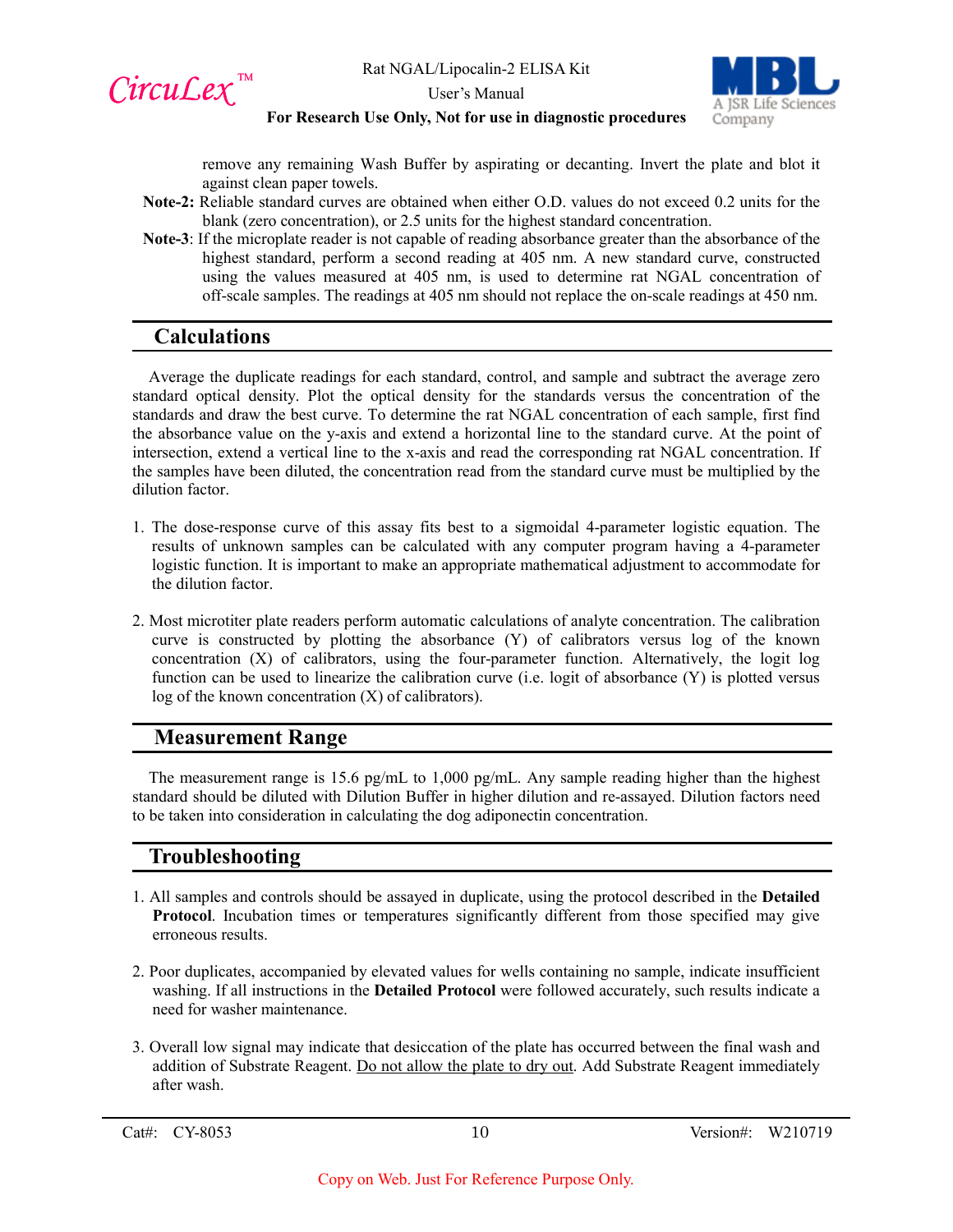



#### **For Research Use Only, Not for use in diagnostic procedures**

## **Reagent Stability**

All of the reagents included in the MBL Research Product **CircuLex Rat NGAL/Lipocalin-2 ELISA Kit** have been tested for stability. Reagents should not be used beyond the stated expiration date. Upon receipt, kit reagents should be stored at 4°C, except the reconstituted rat NGAL Standard must be stored at below -70°C. Coated assay plates should be stored in the original foil bag sealed by the zip lock and containing a desiccant pack.

## **Assay Characteristics**

#### **1. Sensitivity**

The limit of detection (defined as such a concentration of rat NGAL giving absorbance higher than mean absorbance of blank\* plus three standard deviations of the absorbance of blank: A blank + 3SD blank) is better than **6.02 pg/ml** of sample.

\* Dilution Buffer is pipetted into blank wells.

#### **2. Precision**

Intra-assay Precision (Precision within an assay)

Three samples of known concentration were tested sixteen times on one plate to assess intra-assay precision.

|                | Rat NGAL conc. (ng/ml) |         |         |
|----------------|------------------------|---------|---------|
|                | Serum 1                | Serum 2 | Serum 3 |
|                | 664.34                 | 381.17  | 112.41  |
| 2              | 661.09                 | 378.95  | 111.29  |
| 3              | 666.08                 | 369.49  | 111.64  |
| $\overline{4}$ | 661.57                 | 374.39  | 108.19  |
| 5              | 672.16                 | 383.68  | 108.70  |
| 6              | 655.01                 | 367.18  | 110.73  |
| 7              | 690.37                 | 367.31  | 115.12  |
| 8              | 650.20                 | 360.36  | 119.81  |
| 9              | 699.73                 | 364.80  | 110.41  |
| 10             | 677.73                 | 360.31  | 112.96  |
| 11             | 665.50                 | 362.74  | 108.30  |
| 12             | 686.59                 | 368.30  | 108.30  |
| 13             | 699.56                 | 369.23  | 111.57  |
| 14             | 673.81                 | 365.68  | 111.73  |
| 15             | 685.77                 | 376.16  | 121.93  |
| 16             | 701.75                 | 389.35  | 124.19  |
| MAX.           | 701.75                 | 389.35  | 124.19  |
| MIN.           | 650.20                 | 360.31  | 108.19  |
| <b>MEAN</b>    | 675.70                 | 371.19  | 112.96  |
| S.D.           | 16.53                  | 8.58    | 4.91    |
| C.V.           | 2.4%                   | 2.3%    | 4.4%    |

• Intra-assay (Within-Run, n=16) CV=2.4, 2.3, 4.4 %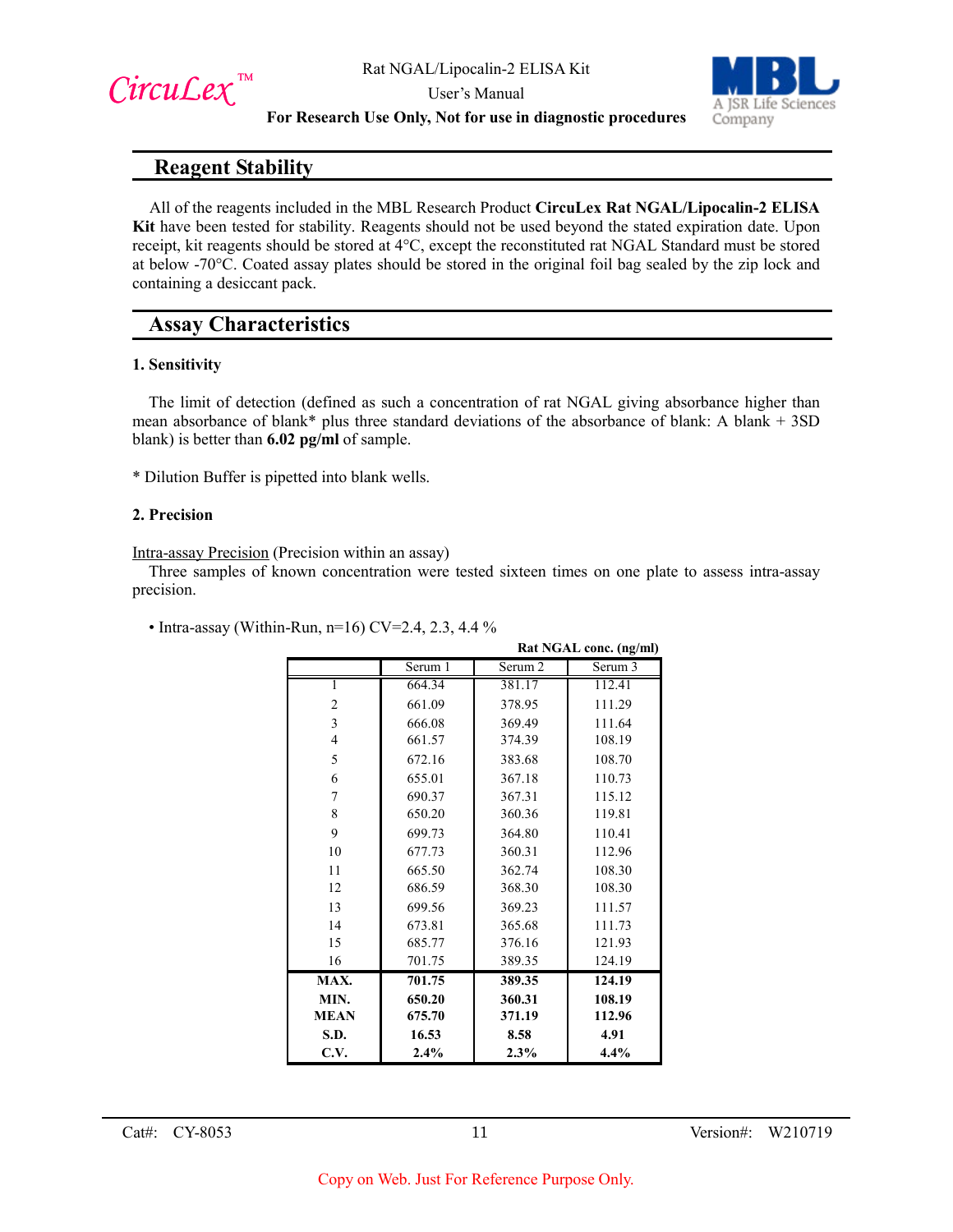



User's Manual

#### **For Research Use Only, Not for use in diagnostic procedures**

Inter-assay Precision (Precision between assays)

Three samples of known concentration were tested in five separate assays to assess inter-assay precision.

• Inter-assay (Run-to-Run, n=5) CV=3.7, 8.9, 6.7 %

|             |         | Rat NGAL conc. (ng/ml) |          |
|-------------|---------|------------------------|----------|
| Day         | Serum 1 | Serum 2                | Serum 3  |
|             | 663.3   | 376.0                  | 110.9    |
| 2           | 606.1   | 345.1                  | 97.2     |
| 3           | 612.5   | 316.5                  | 106.9    |
| 4           | 635.5   | 395.7                  | 115.7    |
| 5           | 644.4   | 337.0                  | 103.0    |
| MAX.        | 663.3   | 395.7                  | 115.7    |
| MIN.        | 606.1   | 316.5                  | 97.2     |
| <b>MEAN</b> | 632.4   | 354.1                  | 106.7    |
| S.D.        | 23.415  | 31.592                 | 7.116    |
| C.V.        | 3.70%   | 8.92%                  | $6.67\%$ |

#### **3. Spiking Recover**

Serum samples were spiked with different amounts of rat NGAL and assayed.

The recovery of rat NGAL spiked to levels throughout the range of the assay was evaluated.

Sample Average % Recovery Range

Cell culture media (n=4) 92, 87, 98, 109,

#### **4. Linearity**

To assess the linearity of the assay, samples containing and/or spiked with high concentrations of rat NGAL were serially diluted with the Dilution Buffer to produce samples with values within the dynamic range of the assay.

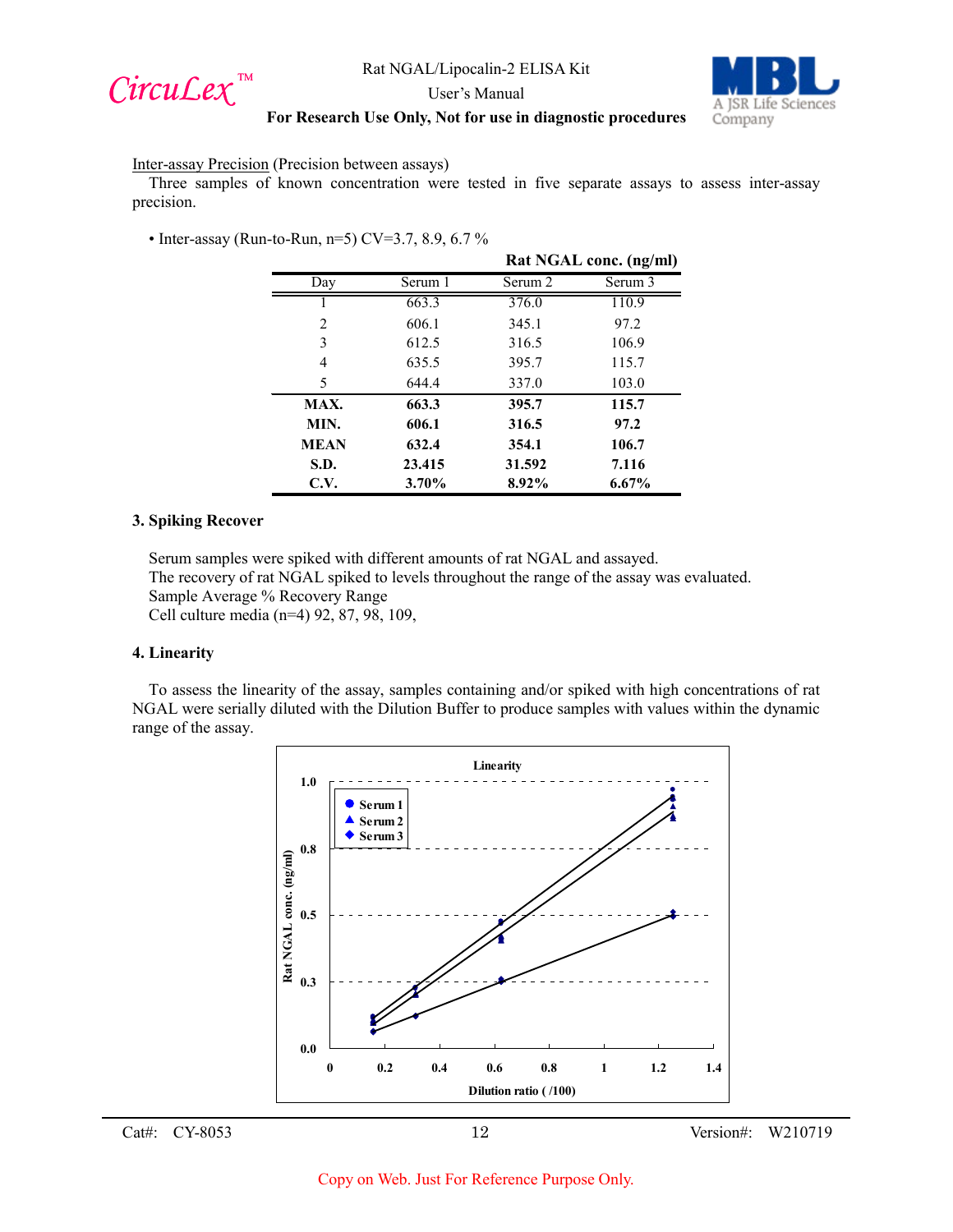



User's Manual **For Research Use Only, Not for use in diagnostic procedures**

## **Example of Test Results**

Fig.1 Typical standard curve



## **References**

- 1. Kjeldsen L, Johnsen AH, Sengelov H, Borregaard N. 1993; Isolation and primary structure of NGAL, a novel protein associated with human neutrophil gelatinase. J Biol Chem. 268: 10425-32.
- 2. Devireddy, L.R., Teodoro, J.G., Richard, F.A. and Green, M.R., 2001; Induction of apoptosis by a secreted lipocalin that is transcriptionally regulated by IL-3 deprivation. *Science* **293:** 829–834.
- 3. Yang, J., Goetz, D., Li, J.-Y., Wang, W., Mori, K., Setlik, D., Du, T., Erdjument-Bromage, H., Tempst, P., Strong, R. and Barasch, J., 2002; Iron delivery pathway mediated by a lipocalin. *Mol. Cell* **10:** 1045–1056.
- 4. Bundgaard, J.R., Sengelov, H., Borregaard, N. and Kjeldsen, L., 1994; Molecular cloning and expression of a cDNA encoding NGAL: a lipocalin expressed in human neutrophils. *BBRC.* **202:** 1468–1475.
- 5. Chu, S.T., Lin, H.J. and Chen, Y.H., 1997. Complex formation between a formyl peptide and 24p3 protein with a blocked N-terminus of pyroglutamate. *J. Pept. Res.* **49:** 582–585.
- 6. Sengelov, H., Boulay, F., Kjeldsen, L. and Borregaard, N., 1994. Subcellular localization and translocation of the receptor for N-formylmethionyl-leucyl-phenylalanine in human neutrophils. *Biochem. J.* **299:** 473–479.